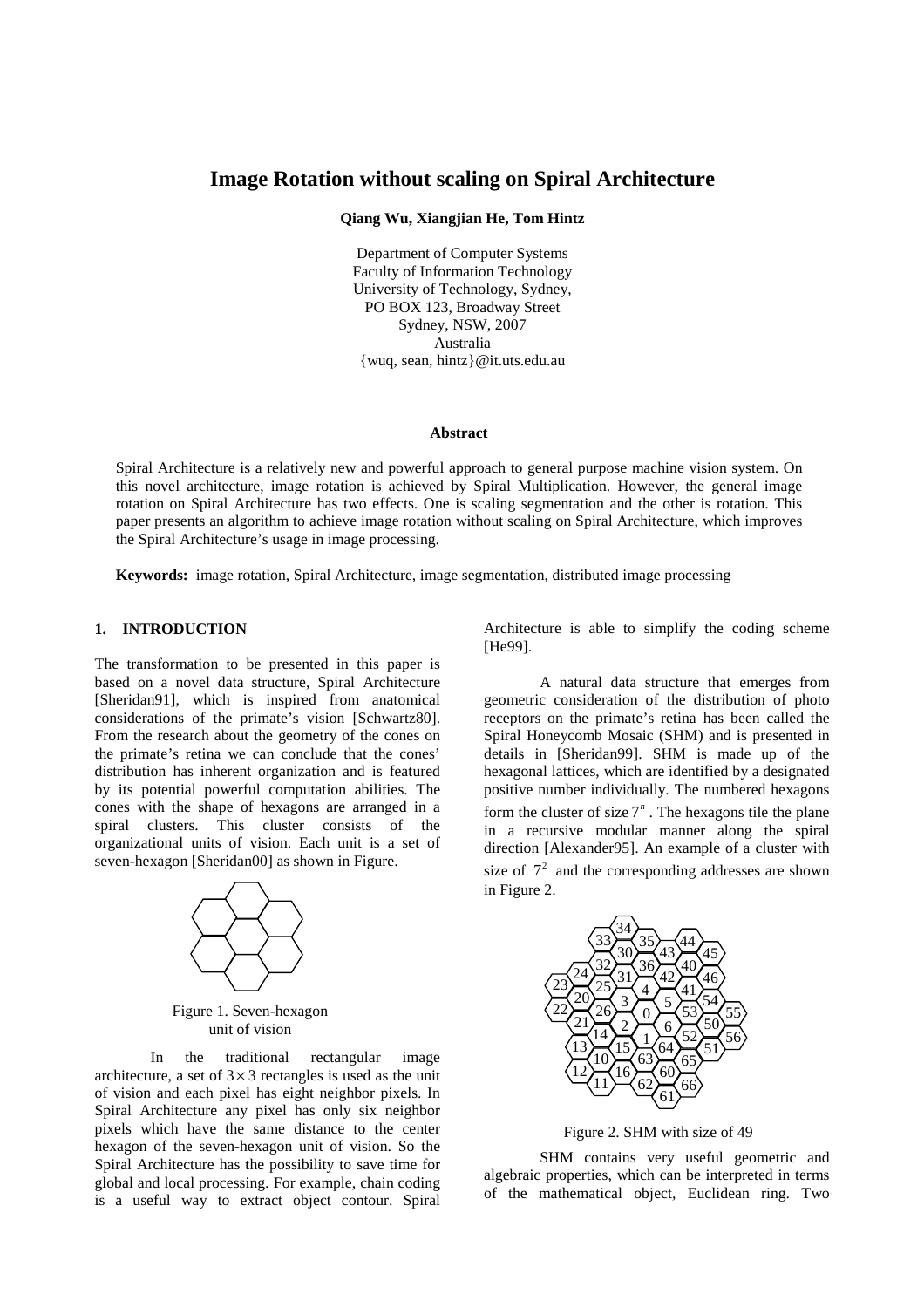algebraic operations have been defined on SHM: Spiral Addition and Spiral Multiplication. After image is projected onto SHM, each pixel on the image is associated with a particular hexagon and its SHM address. Then these two operations mentioned above can be used to define two transformations on SHM address space respectively, which are translation of image and scaling rotation of image. This paper only concerns about image rotation, which is achieved through Spiral Multiplication generally. In order to simplify our presentation, the relative knowledge about Spiral Multiplication will be explained briefly in Section 2 accordingly.



Figure 3. Spiral Multiplication by a common SHM address (56123) not  $10^n$ 

There is no doubt that these two algebraic operations light a gateway for the application of Spiral Architecture in image processing. Unfortunately the traditional Spiral Rotation is not a pure image rotation. It has two effects, scaling segmentation and rotation (See Figure 3).

Like the traditional rectangular image architecture it is very necessary to develop a method to achieve image rotation without scaling on Spiral Architecture, which is surely profitable to improve the Spiral Architecture's usage in image processing.

In this paper, a method called backward walkjump rotation on Spiral Architecture is presented, which achieves image rotation without scaling on Spiral Architecture.

The organization of this paper is as follows. Spiral Multiplication is briefly reviewed in Section 2. A new way called backward jump-walk image rotation

on Spiral Architecture is presented in Section 3. The experiment results are demonstrated in Section 4. Conclusion can be seen in Section 5.

#### **2. SPIRAL MULTIPLICATION**

SHM is a subset of the complex plane. Spiral Multiplication is an arithmetic operation with closure properties defined on SHM addressing system so that the resulting product will be SHM address in the same finite set on which the operation is performed [Sheridan96]. In addition, Spiral Multiplication incorporates a special form of modularity.

In order to achieve Spiral Multiplication, a scalar form of Spiral Multiplication is defined in Table 1.

|                 | $\Omega$       | $\mathbf{1}$   | $\overline{2}$ | $\mathbf{3}$   | $\overline{4}$ | 5 <sup>5</sup> | 6              |
|-----------------|----------------|----------------|----------------|----------------|----------------|----------------|----------------|
| 0               | $\theta$       | $\overline{0}$ | $\overline{0}$ | $\overline{0}$ | $\overline{0}$ | $\overline{0}$ | $\overline{0}$ |
| 1               | $\overline{0}$ | 1              | $\overline{2}$ | 3 <sup>7</sup> | $\overline{4}$ | 5 <sup>5</sup> | 6              |
| 2               | $\overline{0}$ | $\overline{2}$ | $\mathbf{3}$   | $\overline{4}$ | 5              | 6              | 1              |
| 3 <sup>7</sup>  | $\overline{0}$ | $\mathfrak{Z}$ | $\overline{4}$ | 5 <sup>5</sup> | 6              | $\mathbf{1}$   | 2              |
| $4\overline{ }$ | $\overline{0}$ | $\overline{4}$ | 5 <sup>5</sup> | 6              | $\mathbf{1}$   | 2              | 3              |
| 5 <sup>5</sup>  | $\overline{0}$ | 5 <sup>5</sup> | 6              | $\mathbf{1}$   | 2              | $\mathcal{E}$  | 4              |
| 6               | $\overline{0}$ | 6              | 1              | $\overline{2}$ | 3              | 4              | 5              |

Table 1. Spiral Multiplication Table

Multiplication of address *a* by the scalar  $\alpha(\alpha \in \{0,1,\dots,6\})$  is obtained by applying scalar multiplication to the components of *a* according to the above scalar form, and denoted by,

$$
\alpha(a) = (\alpha a_n \ \alpha a_{n-1} \ \cdots \ \alpha a_1) \quad \text{where}
$$
\n
$$
a = (a_n a_{n-1} \cdots a_1) \text{ for } \forall a_i \in \{0, 1, \cdots, 6\}
$$
\n
$$
(1)
$$

If the address in Spiral Multiplication is not a scalar,  $\alpha$ , but a common address like,

$$
b = (b_n b_{n-1} \cdots b_1) \text{ for } \forall b_i \in \{0, 1, \cdots, 6\} \tag{2}
$$

then

$$
a \times b = \sum_{i=1}^{n} a \times b_i \times 10^{i-1}
$$
 (3)

where  $\sum$  denotes Spiral Addition and  $\times$  denotes Spiral Multiplication. Surely *carry rule* is required in Spiral Addition to handle the addition of numbers composed of more than one digit.

In order to guarantee that all the pixels are still located within the original Spiral area after Spiral Multiplication, a modular multiplication on SHM is defined. Furthermore the transformation through Spiral Multiplication defined on SHM is bijective mapping. That is each pixel in the original image maps one-to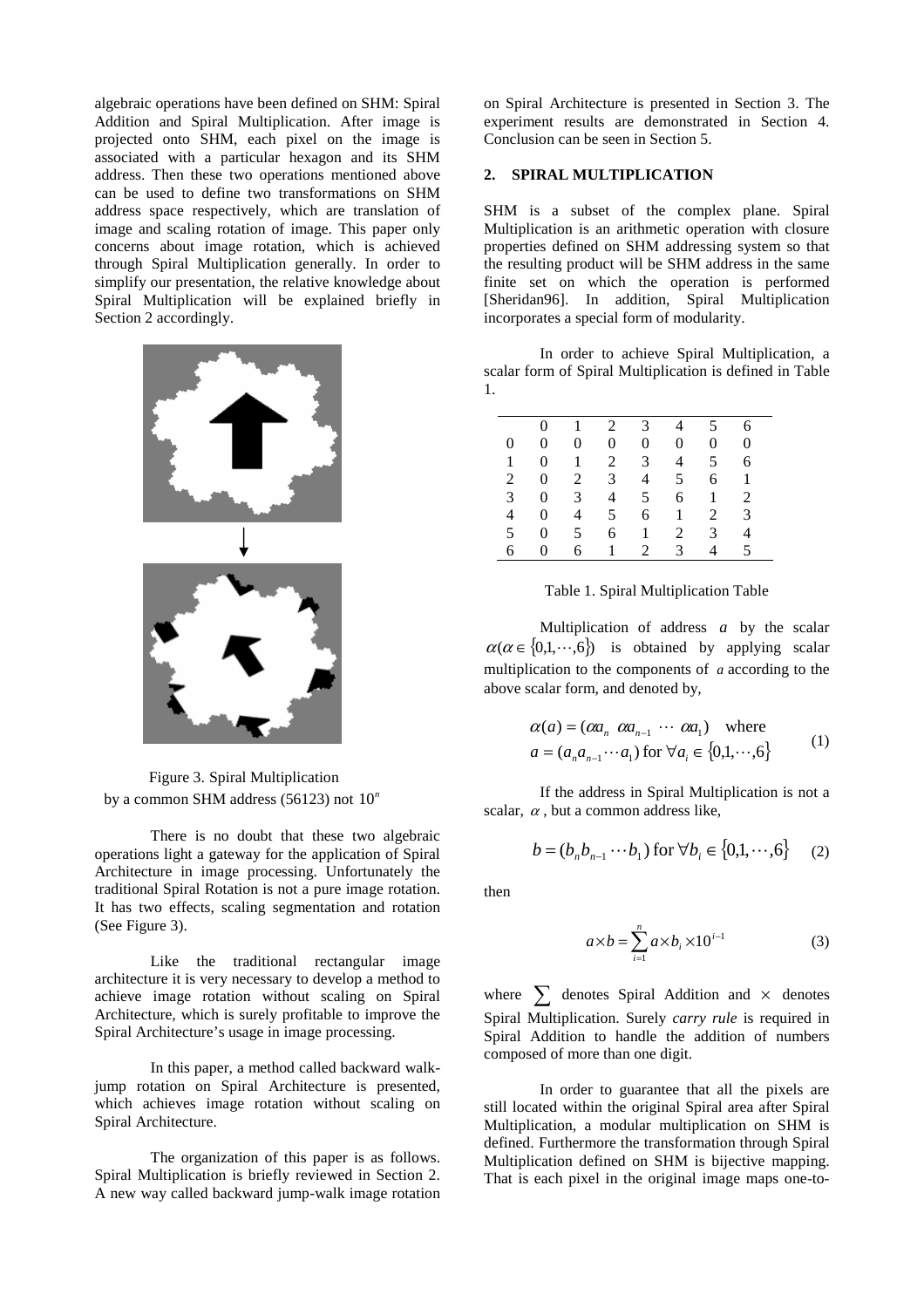one to each pixel in the output image after Spiral Multiplication.

Modular Multiplication is shown as follows, Let  $p$  be the product of two elements  $a, b$ . That is,

$$
p = a \times b, \ a, b \in SHM \tag{4}
$$

If  $p \geq$  (modulus), then if *a* is a multiple of 10 map *p* to

$$
(p + (p \div (modulus))) \mod (modulus)
$$
 (5)

Otherwise, map *p* to

$$
p \mod(\text{modulus}) \text{ where}
$$
  
modulus =  $10^n$  (6)

Here, it is assumed that the number of hexagon in spiral area is  $7<sup>n</sup>$ .

# **3. SPIRAL IMAGE ROTATION WITHOUT SCALING**

The Spiral image will rotate for a specific angle after it is multiplied by a specific SHM Address. Unfortunately, it is followed by the scaling down effects (See Figure 3). It limits the Spiral Architecture's usage in image processing while competing with the traditional rectangular architecture. Although this scaling effect will not affect the object recognition processing [He98][He99] when affine integral invariant representation is used in feature extraction, the image restoration is usually required to maintain the original shape and size during image rotation.

After analysis it is found that the rotation by Spiral Multiplication is actually the rotating segmentation rather than the pure rotation. This is further explained in the following.

It is supposed that an object is made up of seven hexagonal pixels on Spiral Architecture as shown in Figure 4. If this image is multiplied by Spiral



Figure 4. One Supposed Object on Spiral Architecture

address 10, the image segmentation is shown in Figure 5. The arrows on the image show how the



Figure 5. Rotating Segmentation on Spiral Architecture

original pixels are separated. Naturally, if each pixel can be kept on its corresponding circle with the center of Spiral Architecture during image rotation, the size of image will remain. However, if the above proposal is workable, such circle must be defined for each pixel individually and an algorithm must be developed to pull back the pixels to a proper location on its corresponding circle after rotating segmentation.

If it is assumed that that the rotation center is the center of Spiral Architecture, it is not too difficult to define a concentric circle for each pixel, whose radius is the distance of each pixel to the center of Spiral Architecture. However, it costs us much memory to store the information of the circles for all the pixels. Another problem is that it is impossible to get the algorithm to pull back the pixels, which flew out of the original image area, because we are unable to locate the pixels' positions if they are out of the original image area on Spiral Architecture after Spiral Multiplication. In this paper, a novel method called backward walk-jump is developed to avoid the difficulties mentioned above and still achieve the goal, Spiral rotation without scaling.

In order to avoid image segmentation, Spiral Multiplication can't be performed on the original image directly. Before the introduction of the new algorithm, let us see an interesting and meaningful fact in Spiral Multiplication. If the original image is multiplied by Spiral addresses, 1, 2, 3, 4, 5 and 6, the image will rotate by 0°, 60°, 120°, 180°, 240° and 300° respectively without changing the size (See for example, Figure 6). The original object is an up-right arrow as shown in Figure 3.

The rotation angle is determined by vector

 $\overrightarrow{01}$  and vector  $\overrightarrow{0X}$  (0, 1 and *X* are SHM address values and *X* is multiplier. Please refer to Figure 2.). The angle can be separated into two parts properly based on the interesting facts mentioned above. Let us suppose the rotation angle as  $\theta$ . It is expressed as a sum of two parts as follows,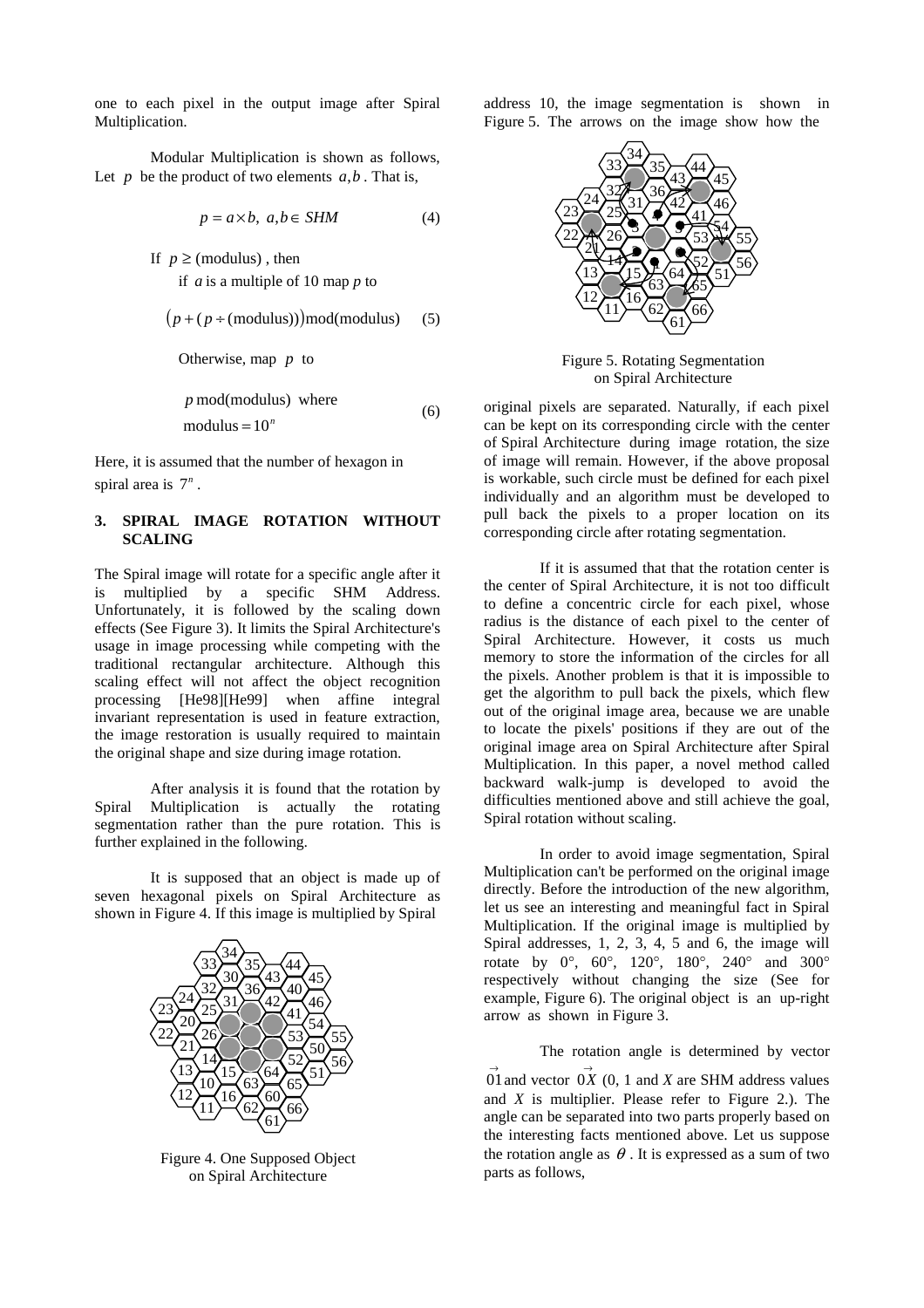$$
\theta = k \times 60^{\circ} + \alpha, \text{ where}
$$
  

$$
k \in \{0, 1, \dots, 6\} \text{ and } \alpha \in [0^{\circ}, 60^{\circ})
$$
 (7)



Figure 6. Spiral Multiplication by SHM address, 2

Two steps are developed to realize image rotation without scaling on Spiral Architecture.

# **Step 1: Walking Operation**

Let us focus on the rotation effect in Spiral Multiplication only. Formula (7) means that for any pixel except the center pixel, if it is multiplied by a Spiral address whose corresponding angle is  $\theta$ , it will walk for  $\alpha$  degree clockwise around the center of Spiral Architecture to a new position. In order to prevent the pixels from walking out of the trajectories to result in the distortion, walking is forced to be performed on a circle with the center of Spiral Architecture as its center. So any pixel can find a most approximate position along the circle after rotating/walking for  $\alpha$  degree. The pixel on the center of Spiral Architecture remains at the same position. According to formula (7), walking happens only within one pie slice of 60° , so it won't take a long time.

## **Step 2: Jumping Operation**

In the  $2<sup>nd</sup>$  step, the point jumps about  $k$  pie slices of ° clockwise. This operation can be done by multiplying SHM address of the new position after walking operation with  $k+1$ (SHM address) through Spiral Multiplication.

In order to demonstrate the procedure of the above method, this way is used to rotate a single-pixel object as follows.

**Example.** Suppose a single-pixel object located on SHM address 63 (See Figure 7). Spiral Multiplication with the multiplier 26 (SHM address) will be performed on this image. The result of normal Spiral Multiplication can be seen in Figure 8. It shows that the normal Spiral Multiplication results in the distortion during rotation.



Figure 7. Single-Pixel Object



Figure 8. Normal Spiral Multiplication:  $63\times26$ 

Now walk-jump algorithm is used to achieve image rotation on Spiral Architecture. According to formula (7), the initial rotation angle can be presented as,

$$
90^{\circ} = 1 \times 60^{\circ} + 30^{\circ}.
$$

That means, in formula (7),

 $\theta = 90^{\circ}, k = 1, \alpha = 30^{\circ}.$ 

So walking operation moves this object from position 63 to 15 (See Figure 9).



Figure 9. Single-Pixel Object walking to a new position

In the next step, jumping operation is achieved through Spiral Multiplication with SHM address,  $k+1=2$ . Figure 10 shows the final result of image rotation without scaling to this single-pixel object.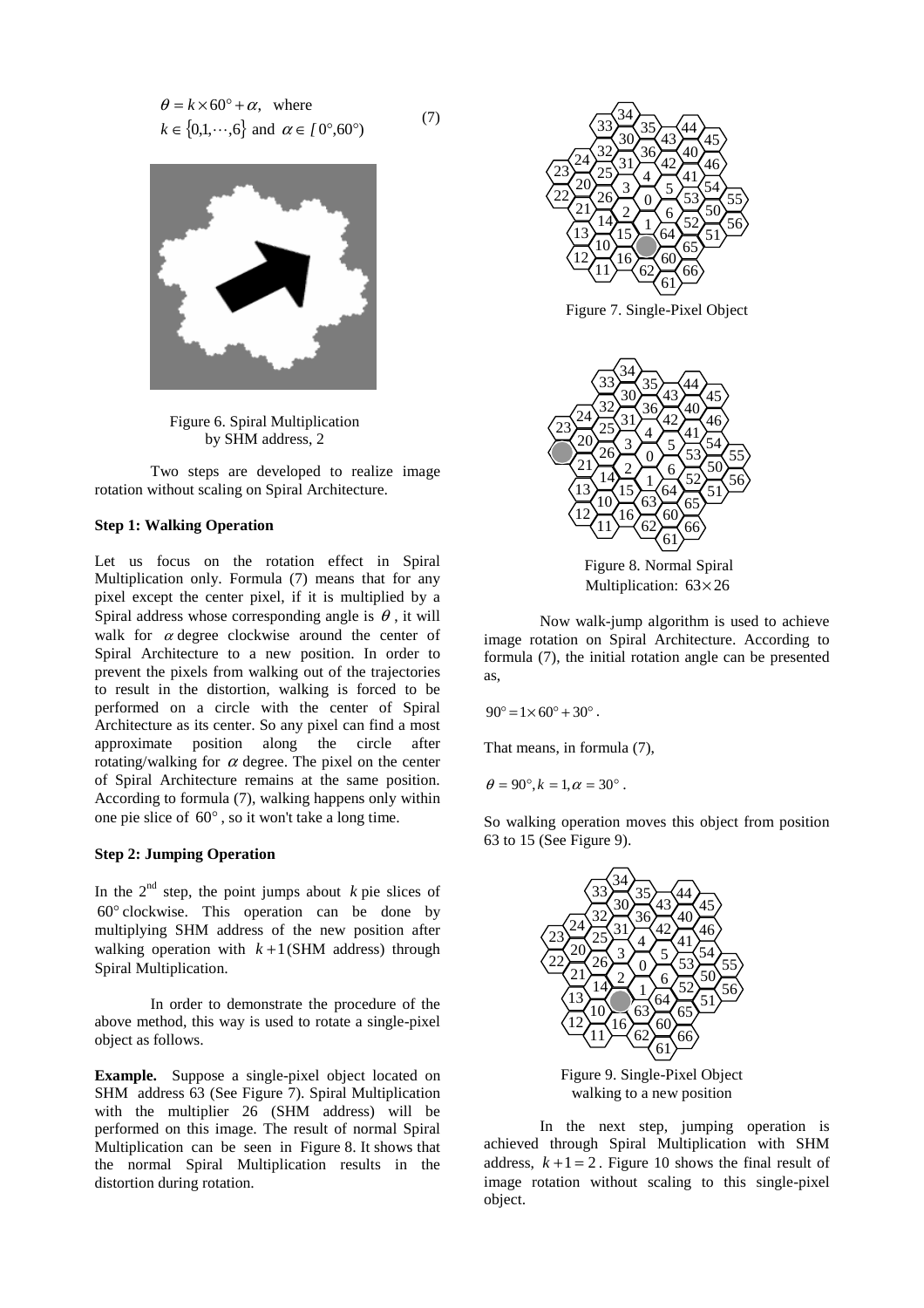

Figure 10. Final result of image rotation without scaling to single-pixel object

In fact, the above walk-jump rotation is a forward projection from the input image to the



Figure 11. Results of forward walk-jump rotation

output image. It is obvious that jumping operation by Spiral Multiplication is a bijective mapping but walking operation is not. In other words, many positions are nil positions, which have no corresponding positions in the input image. So forward walk-jump rotation results in many gaps in the output image (See Figure 11). Original image is an up-right arrow.

To guarantee that each pixel in the output image has its corresponding value in the input image, backward mapping approach replaces forward mapping approach. That means on the output image the pixel positions are checked one by one to find the nearest position on the input image according walk-jump rotation. The gray value of the corresponding pixel on the input image is regarded as the gray value for the pixel on the output image. The backward mapping has two differences from the formal forward mapping approach:

- 1) Walking anti-clockwise in walking operation on the output image;
- 2) Jumping *k* regions anti-clockwise or multiplying Spiral address of the new position after walking operation with the inverse value of  $k+1$  (SHM address) based on Spiral Multiplication principle

on the output image (Refer to Section 2 and [Sheridan96] ).

# **4. EXPERIMENTAL RESULTS**

As a simplified illustration of our algorithm without loss of generality, an image containing an up-right arrow and an image containing a toy duck (See Figure 12) are used here. There are totally 16807  $(7^5)$ hexagonal pixels in the Spiral Architecture area.

Suppose the original image is multiplied by Spiral address 21. The corresponding angle of this multiplier is 79.11° . So from formula (7) we get  $k = 1$  and  $\alpha = 19.11^{\circ}$ . The result after walking operation can be seen from Figure 13.

Then all the pixels jump 1 region or multiplied by the Spiral address 2. Figure 14 shows the final result of rotation without scaling on Spiral Architecture.



Figure 12. Up-right arrow and toy duck



Figure 13. Result after walking *19.11*°



Figure 14. Result of rotation without scaling on Spiral Architecture (The original image rotates *79.11*°.)